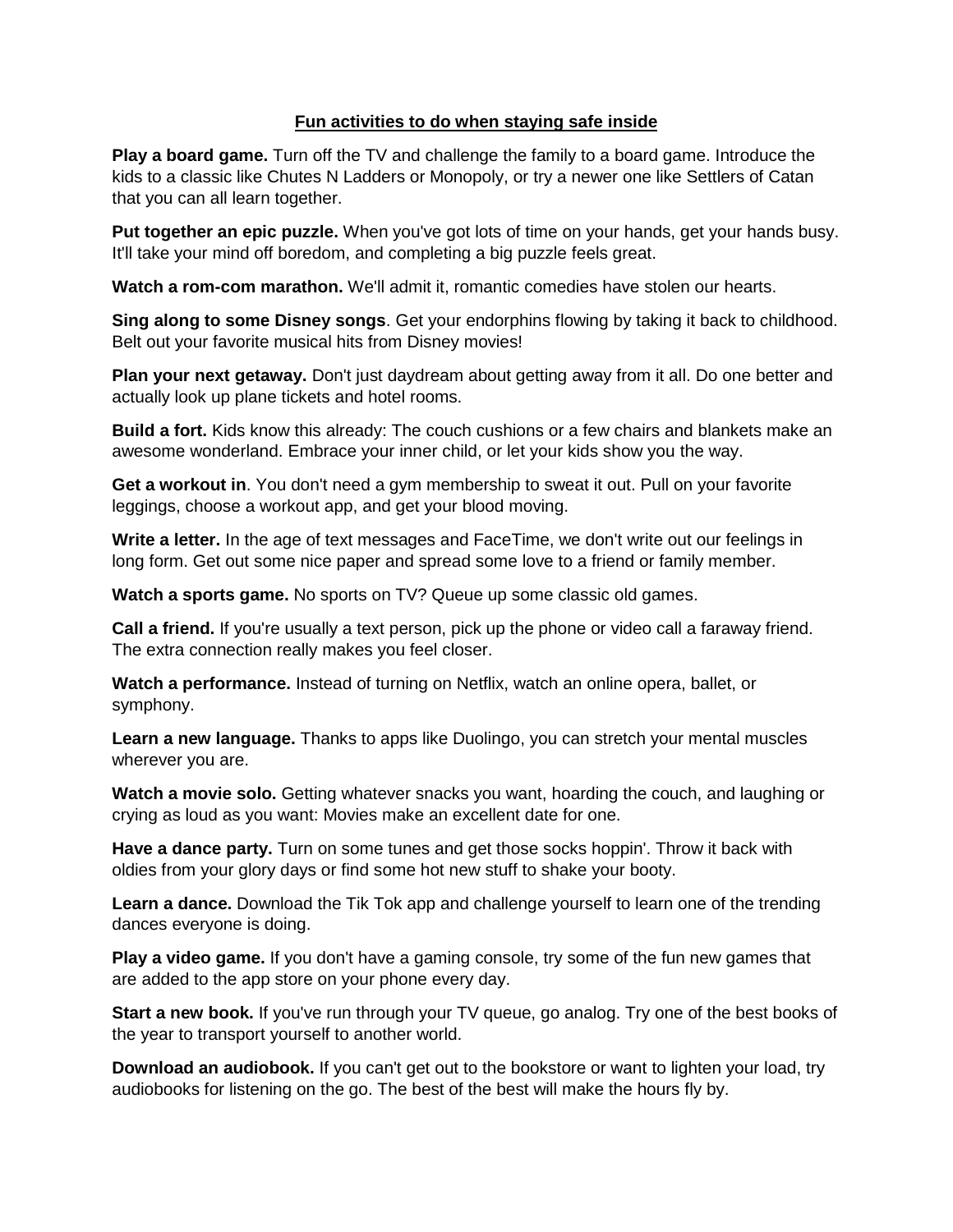**Listen to a new podcast.** If you've never tried podcasts, you're in for a treat. From true crime to comedy, there are endless options to choose from.

**Try a coloring app.** Adult coloring books are available in-stores and in mobile app stores, so no need to head to the store. Colorfy and Happy Color will help you get creative without any supplies needed.

**Make a custom photo book.** You don't need the talent of Michelangelo to create a memorable photo book. A variety of online services can help you collect your photos into a beautiful keepsake.

**Change up your décor.** From the bedroom to living room to kitchen, we have countless ideas to help give your home a quick and easy makeover. Even just rearranging your furniture a little will feel fresh.

**Make some wall art.** You don't need to be a master painter to DIY some of these fabulous wall decor ideas.

**Try a new recipe.** Stop opening and closing the fridge hoping new snacks will magically appear. Take matters into your own hand and make your own tasty dish.

**Bake cookies**. Choose a healthy cookie recipe so you can feel good every time you reach for one.

**Make homemade ice cream.** Give Ben & Jerry a run for their money and beat boredom. Simply combine a few ingredients in an ice cream maker and you'll be in awe.

**Work on your wish list.** Go ahead, dream big for the next holiday. Put together a wish list of items (or experiences) you have your eye on, so you'll never be caught off guard.

**Become a YouTube star.** Pretend you're Julia Child and film your own cooking show, or teach the camera how to DIY a craft or organization technique. The lifestyle of the rich and famous awaits.

**Put together a care package**. Take the focus off your own predicament by making a friend or family member feel extra special. Mail them a package full of their favorite things, perhaps with a theme like self-care.

**Paint your nails.** Create an at-home spa experience with a mani-pedi. Choose a trending summer hue, add an interesting design, and finish it off with a shiny top coat.

**Take a bubble bath.** Embrace your free time with a mountain of bubbles and a few drops of essential oils. Bring a good book in there with you, if you don't mind it getting a tad damp.

**Do a face mask.** For a quick pick-me-up, apply a nourishing face mask. You can choose one to target a number of issues, including dry skin, acne, or to brighten up a dull complexion. Whatever ails you, there's a mask for that.

**Start journaling.** Time will fly by as you jot down your thoughts in a journal. If you want to go even deeper, venture into the artistic world of bullet journals.

**Listen to a meditation video.** When your mind starts to spiral, turn it inward. Mediation videos can easily guide you through mindful exercises and techniques to reach inner peace.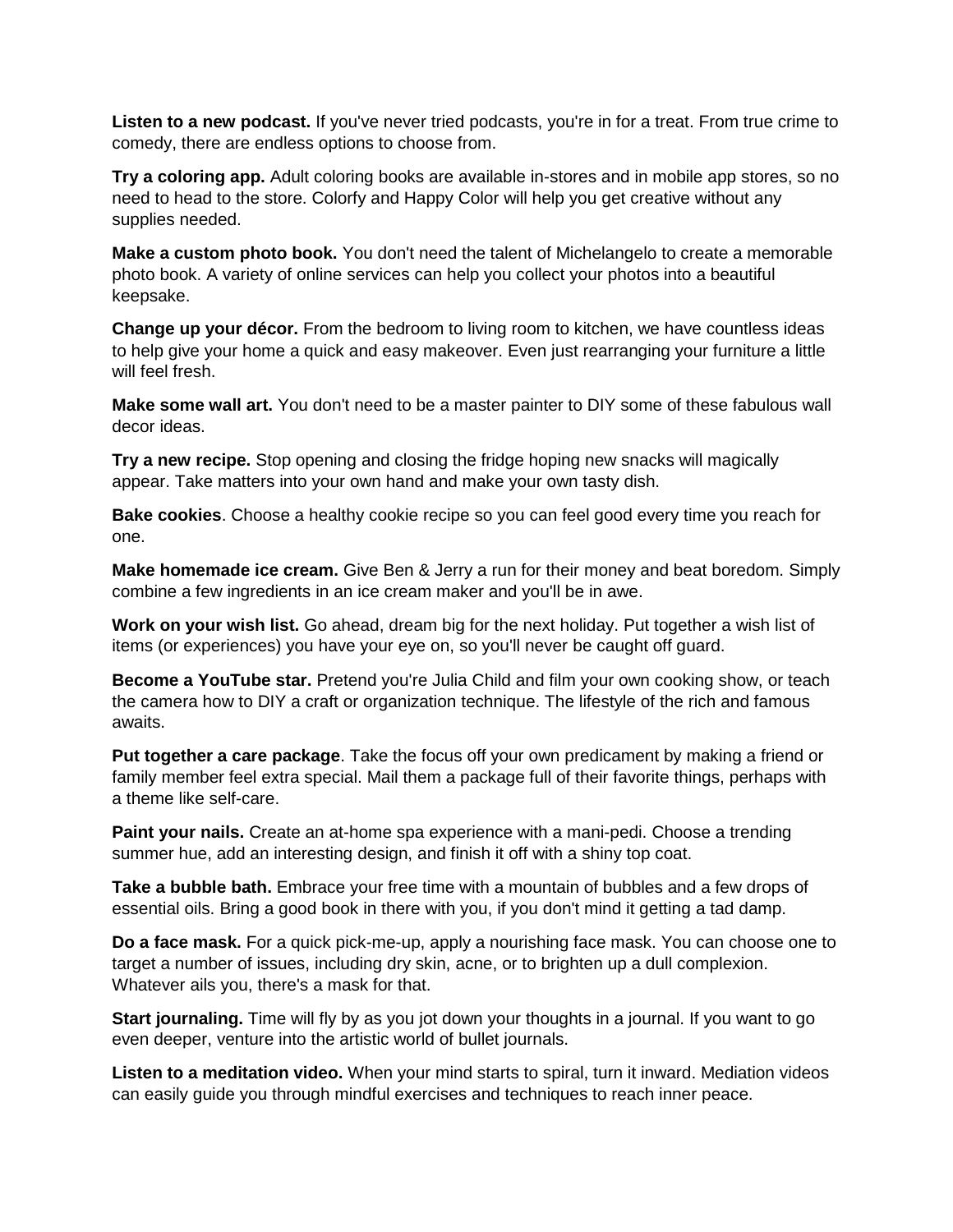**Try living room yoga.** In addition to strengthening your whole body, yoga helps center your mind. You can do it at home with no equipment using a free app, too.

**Do Zumba.** There's something about this structured dance party that is sure to lift your spirits.

**Scour your whole house.** When we get bored, we often feel helpless. But tackling even the simplest task, like doing the dishes, can boost your mood immediately. Start with these easy cleaning tips or try a full schedule to tackle every inch of the house.

**Shine the windows.** You'll be amazed how much brighter things look with sparkling clean windows. Let the sunshine in with these tips for the best results.

**Wash your makeup brushes.** When was the last time you cleaned all of your makeup tools? Yes, even your ride-or-die Beautyblender could use a scrub. Your skin will thank you.

**Sort through your purses.** As the seasons change, so do our purses. While switching between bags, we all leave stuff in the bottom (receipts, gum wrappers, pens, etc). Clean out your purses and you just might find that lost lipstick – or at least some spare change.

**Clean out your closet.** Go through your clothes to rediscover some old favs. If you haven't worn it in the past year, consider posting it on a clothing resale app so it can find a new home.

**Organize your kitchen**. Already mastered the KonMari Method? You're ready to dive into the wonderful world of drawer and cabinet organizers. Please hold the applause.

**Refresh your mantel.** Make the most out of your fireplace by thoughtfully decorating the mantel for the season. Rotate in a fresh crop of family photos or add a pop of color with fresh or silk flowers.

**Spruce up your outdoor space.** Out of sight, it's out of mind, but outdoor spaces also deserve a little TLC. Maybe now's the time to shop for new outdoor furniture and accent pieces for those summer get-togethers.

**Spot-treat your white shoes.** White shoes pretty much go with every outfit, but only if they stay that way. Making your Converse or Vans look like new is oh-so-satisfying.

**Make a list fo new essentials.** Whether you need to stock up on more cleaning products or your bed is ready for new sheets, grab a notepad or your Notes app and take a lap around the house to see what you need.

**Give an old piece new life.** Maybe you've got an old chair that never quite fit, or odds n' ends that could become something else. Go ahead, DIY it.

**Tackle a trouble spot.** You know that corner that hasn't been organized since you moved in? Use your free time to fix it.

**Enjoy food outdoors.** Take your lunch to the backyard or patio to get a little vitamin D while you indulge. A glass of wine doesn't hurt either.

**Go for a long walk**. Plan a route past your favorite landmarks, a local park, or just around the neighborhood. Stop and smell the flowers – literally.